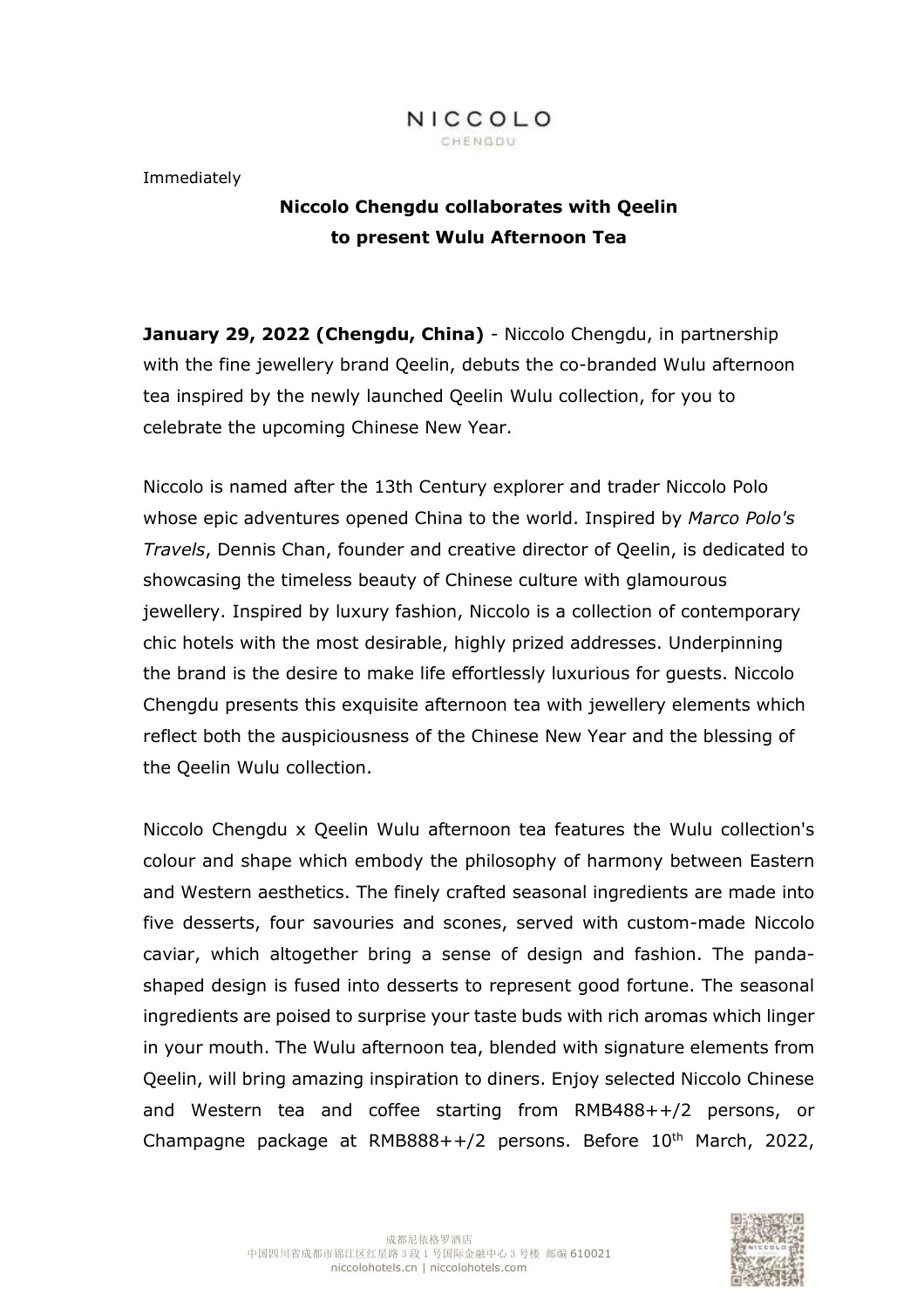## NICCOLO CHENGDU

guests purchasing the Wulu afternoon tea jointly presented by Niccolo Chengdu and Qeelin, will receive an exclusive Qeelin gift package.

Address: The Tea Lounge, 3F Niccolo Chengdu, Tower 3, IFS, Section 3, Hongxing Road, Jingjiang District, Chengdu, Sichuan, China.

Reservation may be made at niccolohotels.cn or hotel official WeChat.

## **About Qeelin**

Since Qeelin's founding in 2004, every piece of jewellery has carried rich cultural connotations, reinterpreting traditional symbols with stylish designs intended for daily wear, and infusing new life and contemporary meaning to Chinese heritage.

\*END\*

#### **About Niccolo Chengdu NEW ENCOUNTERS. TIMELESS PLEASURES.**

Niccolo is a collection of five contemporary chic hotels inspired by luxury fashion, all with desirable, highly prized addresses. Underpinning the brand is the desire to make life effortlessly luxurious for guests. Located at Chengdu's celebrated International Finance Square within the Chun Xi Road business district, Niccolo Chengdu occupies desirable and fashionable addresses and offers seasoned travelers a choice of 238 spacious luxurious guestrooms and suites with fashioninspired interiors by leading designers. The Niccolo culinary journey combines culture and gastronomy in a range of exceptional dining experiences with its signature cuisines. Niccolo is Chengdu's epicentre for business events and celebrations by offering unprecedented choice of flexible spaces and highly attentive event service to create memorable experience for guests. Niccolo Chengdu is a member of the Global Hotel Alliance (GHA), the world's largest alliance of independent hotel brands, bringing together 35 brands with over 500 hotels in 85 countries.

Further details on Niccolo Chengdu are available at [niccolohotels.com.](file:///C:/Users/cora.wu1/Documents/WeChat%20Files/wxid_rye4kf0arha012/FileStorage/File/2022-01/niccolohotels.com)

#### **About Global Hotel Alliance**

Launched in 2010, GHA DISCOVERY is the world's largest loyalty programme for independent hotel brands, featuring more than 500 hotels, resorts and palaces across 35 brands. Members enjoy VIP recognition, thoughtful benefits and generous rewards at home or away. Recently the programme has evolved to include an additional tier and flexible paths to upgrade through nights/stays, eligible purchases